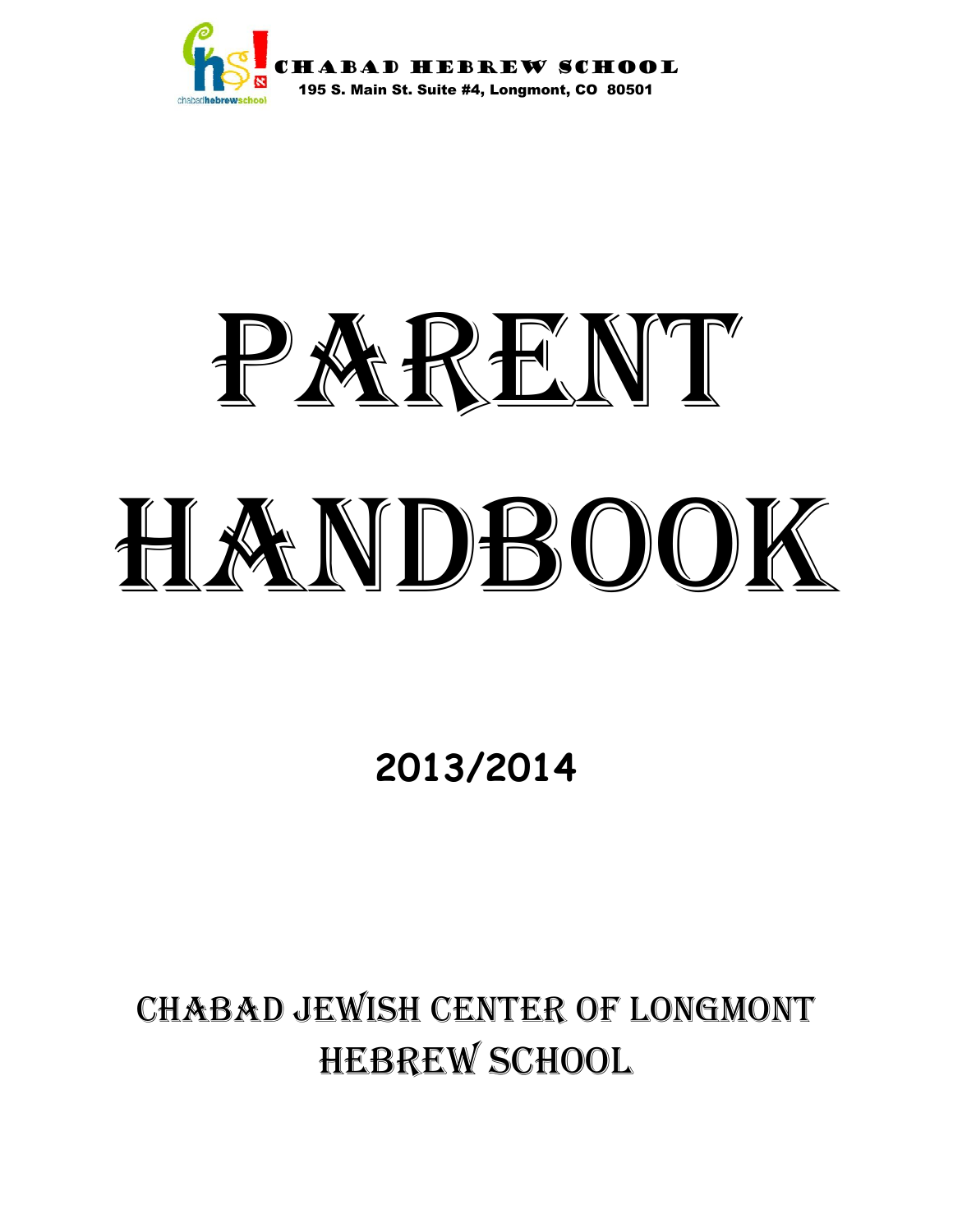



We Are

Dear Parent,

Imagine a Hebrew School where kids don't want to miss a day. They come in with a smile and leave humming a Jewish song. Picture a group of Jewish children engaged in lively discussion, singing, laughter and prayer.

Welcome to Chabad Hebrew School. At CHS, families of all affiliations and backgrounds feel comfortable and welcomed. Our school offers a warm and lively Jewish atmosphere where children can attain a unique and exciting awareness of their Jewish identity.

We hope that by year's end, along with the Aleph-Bet, the holiday learning, and Hebrew literacy, your child will have developed a deep love and respect for our precious heritage. You may very well discover that your child's Hebrew School education at the Chabad Jewish Center, will add an enriching spiritual dimension to the lives of your entire family.

We encourage you, as a parent, to get involved, ask questions and keep in touch with our school. If there is anything you would ever like to discuss with me, feel free to call me at 303-678-7595.

Looking forward to a fun and productive year,

Shayna Borenstein **Director** Chabad Hebrew School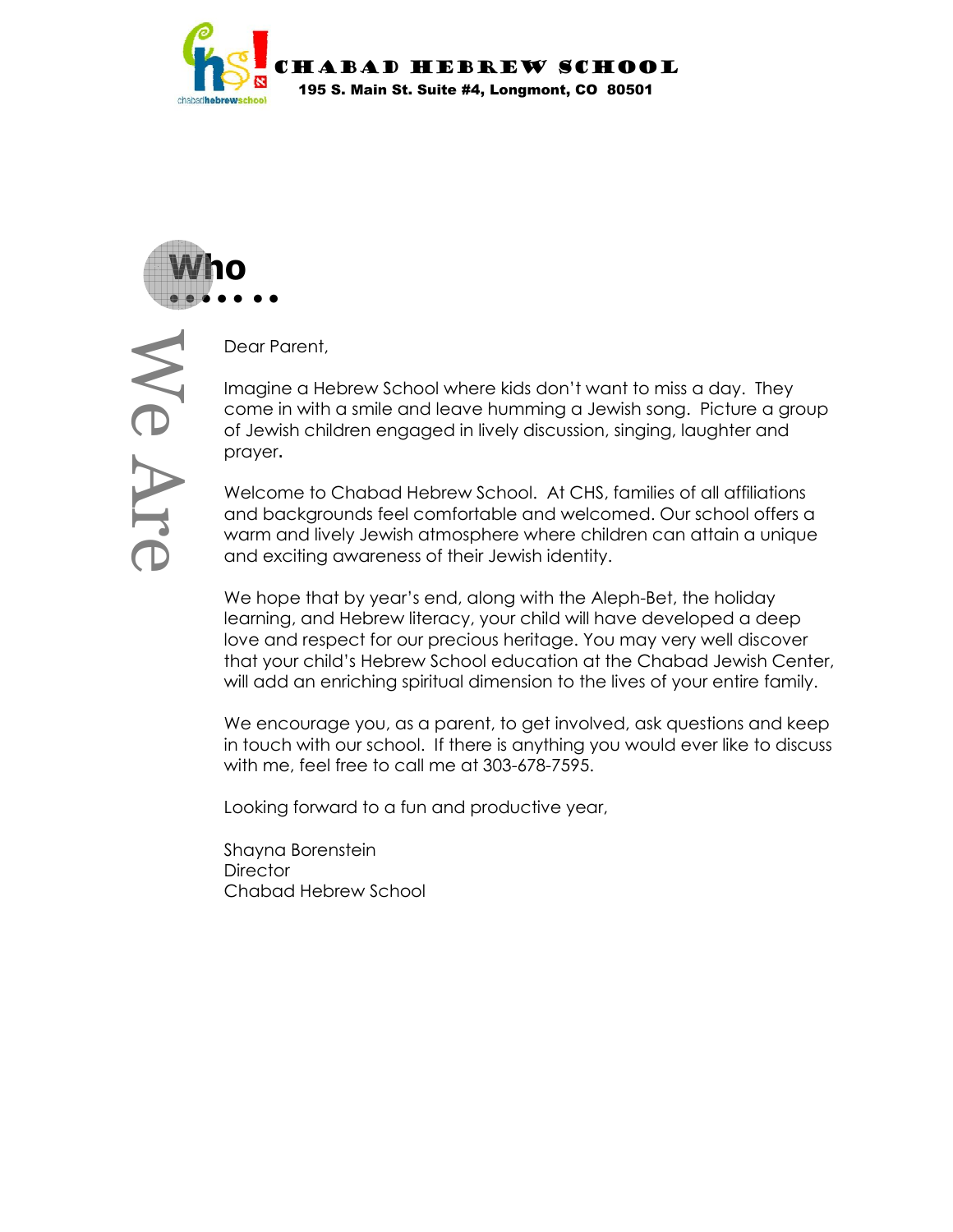

**Our** Goals ● ● ● ● ● ● ●

- To attain a strong sense of love and pride in being Jewish
- To discover and explore the Torah and the incredible history of the Jewish people and see its relevance in today's day and age
- To gain an understanding of the practices and traditions of Judaism
- To know the morals, values and ethical behavior taught by the Torah
- To attain a hands-on experience and appreciation for the Jewish holidays
- To master the skills of Hebrew reading and writing
- To understand basic Hebrew words
- To gain familiarity with the basic Jewish prayers so the students will feel comfortable when attending services.
- To identify with the Land of Israel and its history
- To stimulate students to express their opinions and questions about G-d, Torah and religion



Needed

Students should bring with them a pen, pencil and eraser. All other supplies will be supplied by the school.

Tzedakah (charity) is a basic value in Judaism. Our school attempts to develop a commitment among our students to share with others less fortunate than themselves by donating a few pennies a day to charity. Please try to send some coins to school each day to help encourage your child to perform this mitzvah. At the end of the year we vote on which charity should receive the money we collected.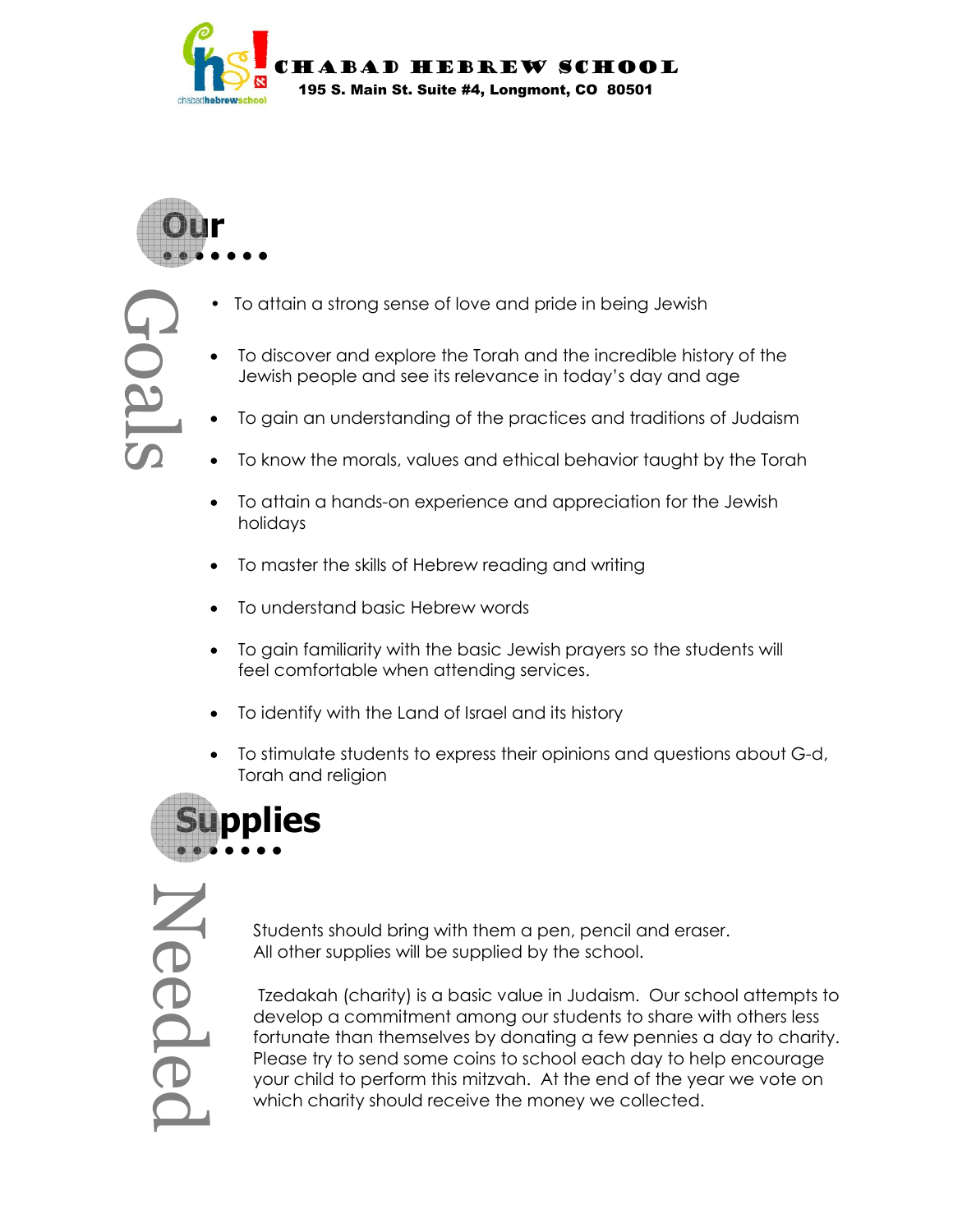

Reading Program. Based on the mart<br>and testing, the Aleph Champ prograph<br>students to succeed at their own pace<br>**TORAH and JEWISH HISTORY**<br>The children are introduced to the ch<br>History course will take the students fract<br>Co **Our**  ● ● ● ● ● ● ● Curriculum

# **HEBREW**

Our students learn to read and write Hebrew and achieve a familiarity with the Jewish prayer book. Chabad Hebrew School is implementing the Aleph Champ Reading Program. Based on the martial arts philosophy of color-coded levels and testing, the Aleph Champ program provides motivation and inspiration for students to succeed at their own pace.

The children are introduced to the characters and stories of the Torah. Our History course will take the students from Creation to the giving of the Ten

Commandments at Mount Sinai to modern day Israel.

#### **HOLIDAYS**

As the students progress through our school, the traditions and lessons from the Jewish Holidays provide a deeper and richer level of understanding. Families and children all enjoy celebrations and festivities hosted by the school.  **ISRAEL** 

The uniqueness of our homeland is imparted to our students. The land of where it all began, and where it all continues.

# **JEWISH VALUES**

 Beginning with simple lessons, our younger children learn the origins behind the mitzvot. We stress practical application to the child's daily life in school and home. The older children explore and delve into the spirituality of the Mitzvot on a deeper level, beginning with discussions on the concept of a soul and progressing to a discussion of each student's own feelings about his/her personal Jewishness.

### **ARTS and CRAFTS**

Art projects are incorporated into our curriculum to add excitement to the upcoming Holidays and Mitzvot. Our projects will have Jewish holiday and Mitzvot themes and will add a taste of Jewish life at home.

# **INCENTIVE PROGRAM**

This year, the Hebrew School will have a system with coins, where students will receive coins, for good behavior, participation, questions and answers, and many other ways. They will have a tube container at school, and they will be able to redeem their coins for prizes in our "store" a few times a year.